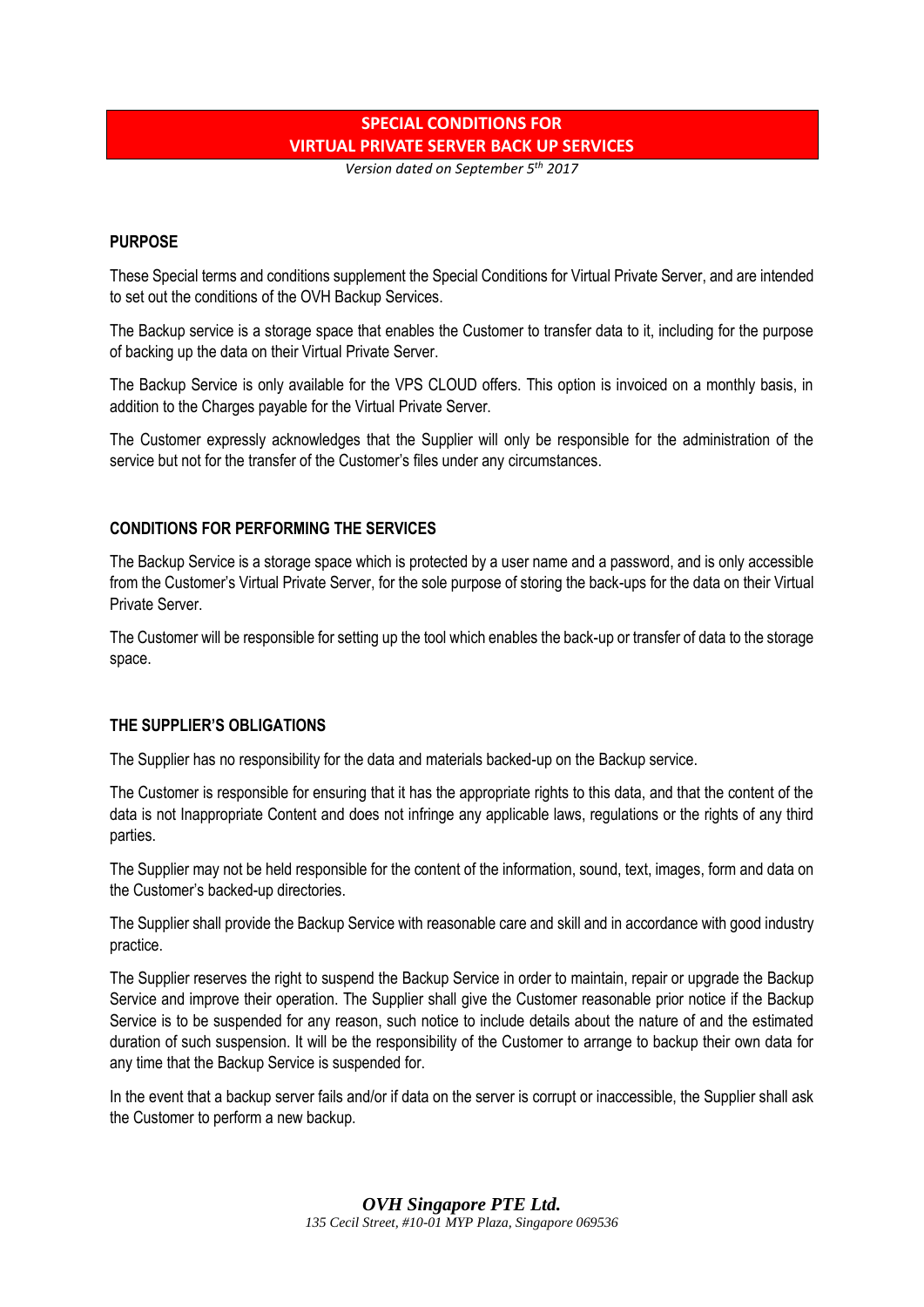## **THE CUSTOMER'S OBLIGATIONS AND RESPONSIBILITIES**

The Customer is responsible for ensuring that their directories, data and information have been backed up successfully. If a problem occurs, the Customer shall take all measures necessary to restart the backup of the directories, data and information.

The Customer shall act as an independent entity and therefore solely assume the risks and responsibilities of their activities. The Customer has sole responsibility for the files and data available in their directories. It shall be responsible for the content of the information transferred, disseminated or collected, for their use and update, and for any files, including address files.

## **SECURITY OF INFORMATION**

All the Customer's data used in the Backup Service shall remain confidential. They shall be protected by a password and shall only be accessible via the IP of the server that subscribed to the Backup Service.

In the event that an intrusion into a data batch processed on the Supplier's facilities is suspected, the Supplier reserves the right to access the Customer's information and to suspend their account immediately.

## **DURATION, RENEWAL AND TERMINATION OF THE SERVICE**

The Backup Service is subscribed for the remaining time of the Initial Duration or the ongoing Renewal Period of the corresponding VPS Hosting Service. The Backup Service is automatically renewed in the same condition than the corresponding VPS Hosting Service.

In case of termination of a VPS Hosting Service, the corresponding Backup Service will be automatically terminated at the same time.

The Customer can terminate the Backup Service separately from the VPS Hosting Services by deactivating the automatic payment through its Management Interface in the same condition than ones provided for VPS Hosting in the relevant Specific Terms and Conditions.

At the date of termination of the Backup Service whatever the cause (including non-renewal of the FTP Backup Service or non-renewal of the VPS Hosting Service), all the content and data stored by Customer within the Backup Services are automatically cancelled and deleted. Before the Backup Service termination, the Client shall take all necessary measure to make sure that such content and data have been saved.

The Backup Service is invoiced at the same time than VPS Hosting Service on the same invoice. Pricing are the one provided on OVH Internet website.

#### **SNAPSHOT OPTION**

The Snapshot option enables local VPS server images to be taken.

The Customer can activate the Snapshot option through their Management Interface.

If the Customer chooses to activate this Snapshot option then they will be invoiced monthly for this Service in addition to the Charges of the VPS Hosting Service.

The Customer acknowledges that a Snapshot does not amount to a permanent backup of the VPS data, but only a local image. As a result, a Snapshot cannot relieve the Customer of the responsibility of backing up their data in accordance with these Conditions under any circumstances.